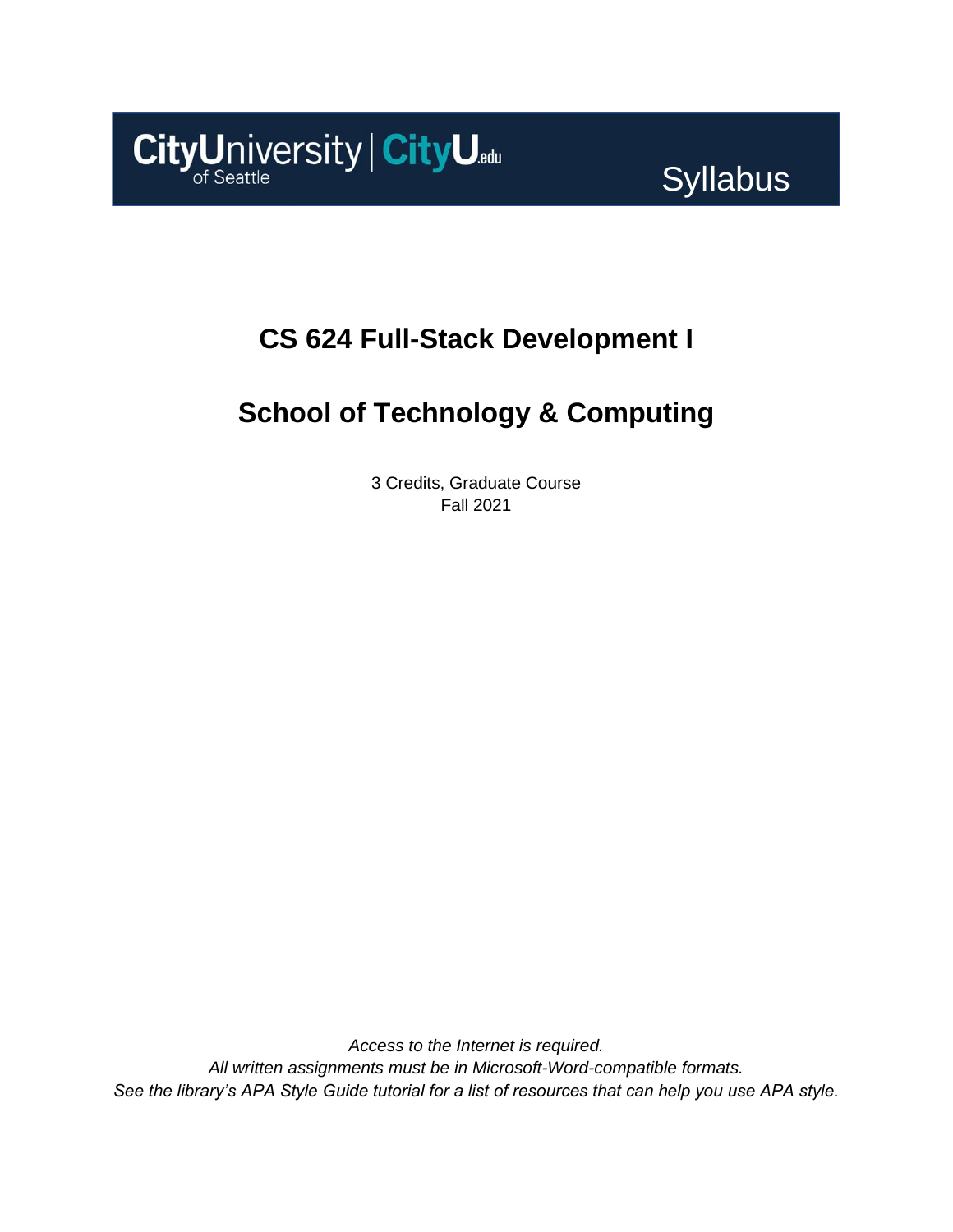## **Faculty Information**

Professional experience information for instructors is found under *Faculty Information* in the online course menu.

### **Contact Information**

Contact information for instructors is found under *Faculty Information* in the online course menu.

**Email**: [first name] [last name] Phone: [xxx-xxx-xxxx] Office Hours and Response Time: [I am available through MS Teams Tuesday and Thursday nights between 7-8 pm. I will respond within 24 hours. I will grade within 3 business days after the due date.] Bio: (keep images under 300px wide)

# **Course Description**

Full-stack consists of a layer of software or web development consisting of the front-end and the back-end portions of an application. Full-stack development is the practice of working on both the front end and back end of a program. The developers are required to understand the concepts and earn stackable skills to design and develop not only what the users will see or interact with on a front-end application but also the logic of the back-end application that the users do not see. In this course, students will focus on the concepts and skills of the front-end stack.

# **Course Resources**

Required and recommended resources to complete coursework and assignments are found on the course [Reading](https://nam11.safelinks.protection.outlook.com/?url=https%3A%2F%2Fcityu.alma.exlibrisgroup.com%2Fleganto%2Flogin%3Fauth%3DSAML&data=04%7C01%7Cchungsam%40cityu.edu%7Ce83102e3b3cd44013e6f08d90c4e2657%7Cb3fa96d9f5154662add763d854e39e63%7C1%7C0%7C637554352062955203%7CUnknown%7CTWFpbGZsb3d8eyJWIjoiMC4wLjAwMDAiLCJQIjoiV2luMzIiLCJBTiI6Ik1haWwiLCJXVCI6Mn0%3D%7C1000&sdata=bN35zwEbiFZuL%2BlFscxWGv%2BPQ1%2FipHBfzM3qTbqOHdo%3D&reserved=0) List. The reading list can be found under Course Information in Blackboard as well as from the library homepage.

Note: Required resources that must be purchased by the student are tagged "Purchase from a vendor of your choosing." Required resources with a direct link, "Available through CityU Library", are available at no cost to students.

Students in Canada will see required resources they need to purchase tagged "Purchase from the Canadian Bookstore." Students outside the U.S. and Canada should contact their advisor or textbook coordinator for additional information.

# **Course Outcomes**

As a result of this course, students will know or be able to do the following: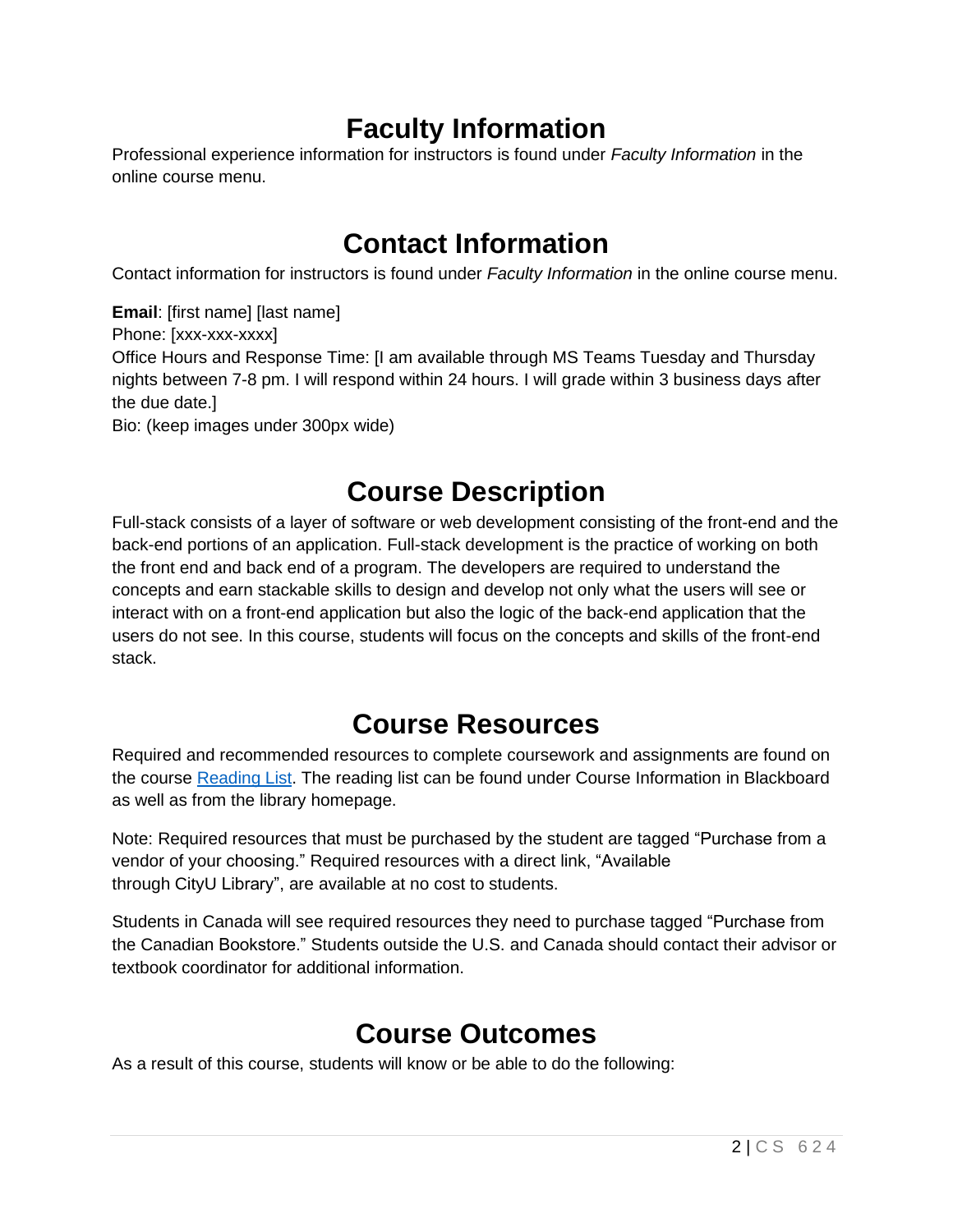- Understand single-page applications and full stack architecture
- Apply full stack development to frontend applications.
- Analyze full stack components for frontend applications.
- Evaluate full stack technologies for frontend applications.
- Create a frontend application by using a full stack.

### **Grading Scale**

The grades earned for the course will be calculated using City University of Seattle's decimal grading system, found in the current University Catalog [\(https://www.cityu.edu/catalog/\)](https://www.cityu.edu/catalog/).

Grading rubrics with details on how each assignment will be graded are located under *Assignments* and/or in *My Grades* in the online course menu. Students should review each assignment's rubric before completing their work to understand how it will be assessed.

| <b>OVERVIEW OF REQUIRED ASSIGNMENTS</b> | % OF FINAL<br><b>GRADE</b> | <b>POINTS</b>                                                                                                                               |  |
|-----------------------------------------|----------------------------|---------------------------------------------------------------------------------------------------------------------------------------------|--|
| The Muddiest Point (MP)                 | 5%                         | 50<br>$= 5$ points $*$ 10 modules                                                                                                           |  |
| Concept Test (CT)                       | 5%                         | $50 = 5$ points $*10$ modules                                                                                                               |  |
| Discussion Board (DB)                   | 10%                        | $100 = 10$ points $*$ 10 modules                                                                                                            |  |
| Hands-On Skill (HOS)                    | 20%                        | $200 = 20$ points $*$ 10 modules                                                                                                            |  |
| Programming Exercise (PE)               | 30%                        | $300 = 30$ points $*$ 10 modules                                                                                                            |  |
| Knowledge Check (KC)                    | 10%                        | $100 = 10$ points $*$ 10 modules                                                                                                            |  |
| Team Project (TP)                       | <b>20%</b>                 | 30 points<br>Proposal:<br>70 points<br>Progress:<br><b>Final Report:</b><br>70 points<br>Final PPT:<br>30 points<br>200 points<br>Subtotal: |  |
| <b>TOTAL</b>                            | 100%                       | 1,000 points                                                                                                                                |  |

### **Course Assignments and Grading**

The instructor will provide grading rubrics that will explain how this assignment will be graded.

#### **The Muddiest Point (MP)**

Before class, students are required to submit the Muddiest Point (MP) activity. The purpose of this activity is to stimulate student engagement. The instructor uses the MP to assess how students understood the required readings. The instructor also uses the MP to customize the lecture scope to implement Just-in-Time Teaching (JiTT). The MP consists of writing a brief reflective essay ( $\leq$  50 words) identifying the most confusing part (i.e., the MP) of the content covered in the upcoming module. If a student understood all concepts, the student needs to explain the most exciting aspect. There is one multiple-choice question from the required reading to demonstrate that the student understood the required readings.  

| <b>Criteria</b> | % of Grade |
|-----------------|------------|
| Participation   | ∕ס∩ג       |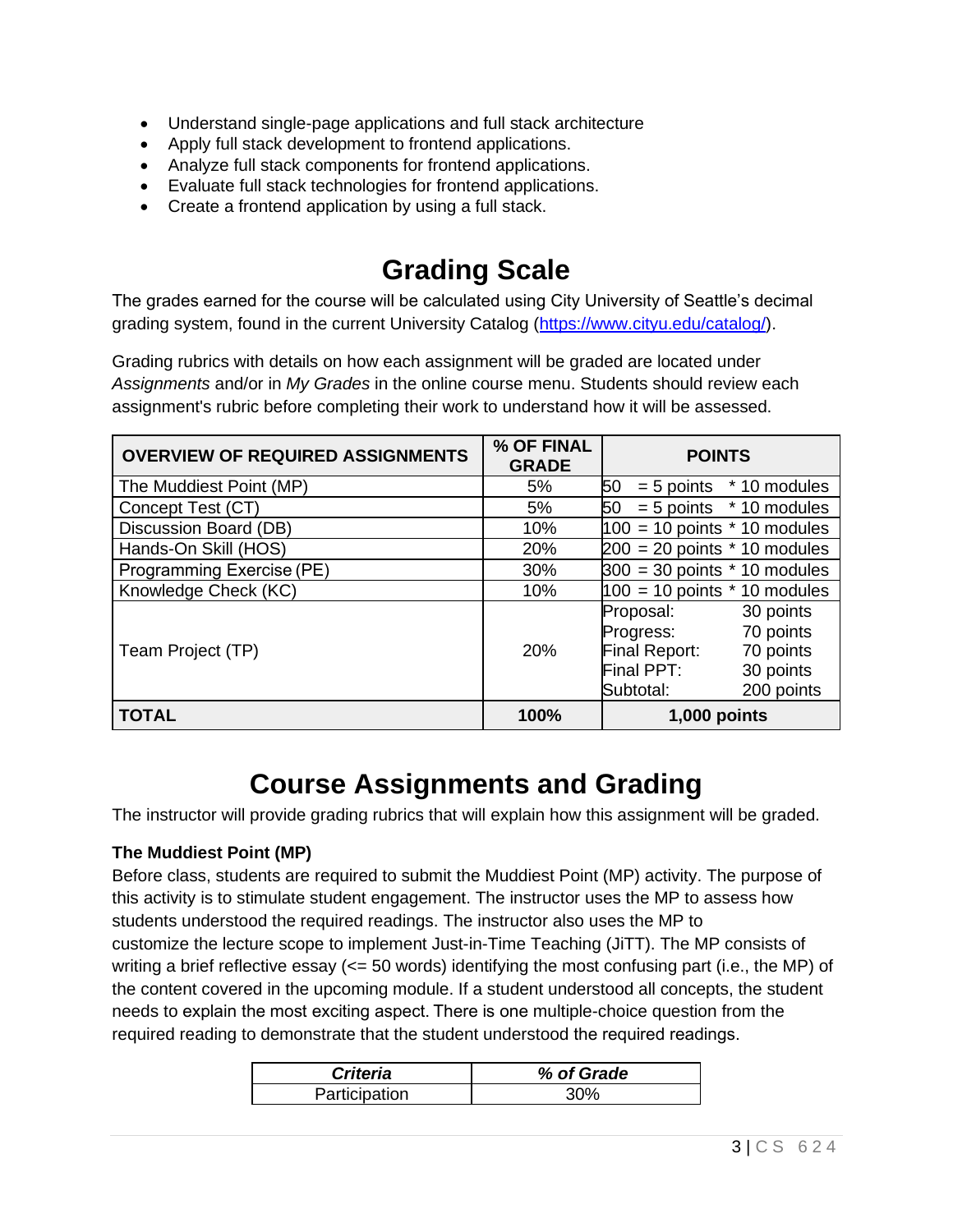| Writing      | 10%        |
|--------------|------------|
| Citation     | 10%        |
| Correctness  | <b>20%</b> |
| <b>TOTAL</b> | $100\%$    |

#### **Concept Test (CT)**

The instructor poses a problem based on the key concepts of a lecture. After reflecting on the problem, students submit their responses, and the instructor reviews them without providing a correct answer. Students discuss their thought process and solution with a peer. Students then commit to an answer and re-submits their responses. Instructor reviews responses and thought processes with the correct answer.

| <b>Criteria</b> | % of Grade |
|-----------------|------------|
| Engagement      | 100%       |
| <b>TOTAL</b>    | 100%       |

#### **Discussion Board (DB)**

All classes are required to use the Discussion Board. Participation through DB is an integral part of this course. It is defined as active engagement in a discussion or other activity. Instructors will determine the type of activities and their due dates; moreover, different DB activities will have different substance and length guidelines. The instructor will provide specific instructions to students.

A student posts an answer to a weekly discussion topic in Discussion Board. The student also posts a response to two other students' posts by the end of each module. Comments and questions should be clear and thoughtful, with correct grammar, spelling, and punctuation. The instructor will grade the quality of your discussion postings on both content and response.

Questions or comments specifically for the instructor should be emailed directly to the instructor or posted in the Question and Answer Forum. Students who want to talk with other students about issues unrelated to the discussion forums should use the Coffee Talk Forum.

Although your DB postings' tone can be informal, your instructor will expect the content to be on a professional level. Your comments and questions for discussion should be clear and thoughtful, with correct grammar, spelling, and punctuation. As with written assignments, your discussion postings' quality will be graded on both content and presentation.

| <b>Criteria</b> | % of Grade |
|-----------------|------------|
| Participation   | .50%       |
| Writing         | .50%       |
| TOTAL           | 100%       |

**Hands-on Skill (HOS)**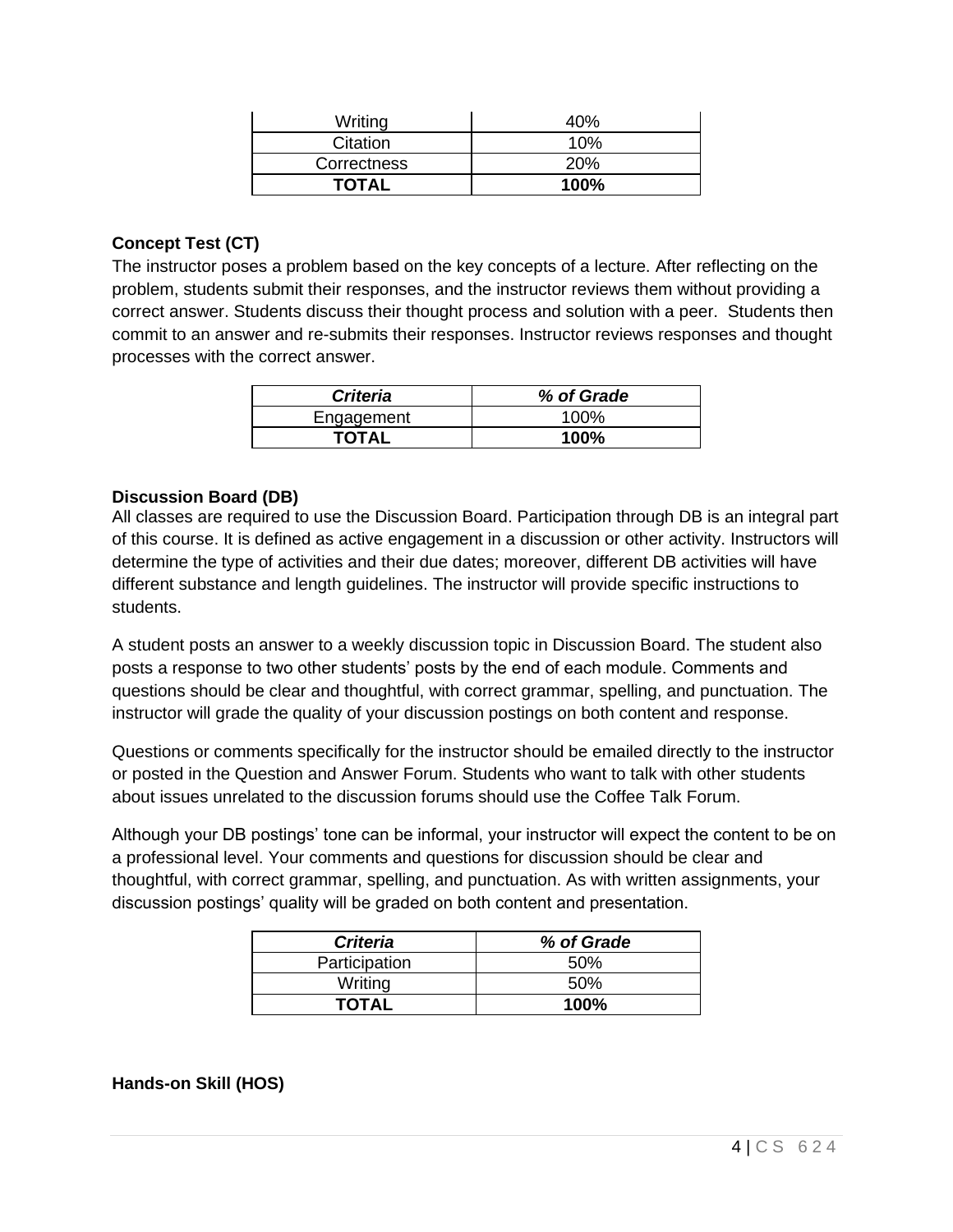The instructor will assign hands-on skill exercises to a pair of students in class or individually online. Students pair up and practice exercises to learn specific programming languages, application programming interfaces (APIs), or tools related to the programming assignments or virtual labs. Two quizzes measure hands-on skills acquired.

| <b>Criteria</b>       | % of Grade |
|-----------------------|------------|
| <b>Skill Exercise</b> | 70%        |
| Engagement            | 20%        |
| Correctness           | 10%        |
| <b>TOTAL</b>          | $100\%$    |

### **Programming Exercise (PE)**

The students must individually perform the programming exercise. Programs must be executable and robust. Non-executable programs will not receive any credits. Programs should deliver correct answers on all valid input and produce comprehensible error messages on invalid input. Programs also run correctly on all test data given within a reasonable amount of time. Students should write programs that are easy for other people to read.

| <b>Criteria</b>              | % of Grade |
|------------------------------|------------|
| <b>Program Execution</b>     | 40%        |
| <b>User Requirement</b>      | 40%        |
| <b>Program Documentation</b> | 20%        |
| TOTAL                        | 100%       |

#### **Knowledge Check (KC)**

Weekly quizzes measure knowledge concepts acquired. Focus on the underlying principles and concepts rather than memorization to solve the quizzes.

| <b>Criteria</b> | % of Grade |
|-----------------|------------|
| Correctness     | 100%       |
| <b>TOTAL</b>    | 100%       |

### **Team Project (TP)** - **A Full-Stack Web Application**

Each team will develop an application by using what they learned through the hands-on practices and the programming exercises.

Each student can select his or her team that consists of three to four students. A group of fewer than three students requires the instructor's approval. Each team will use an instructor-approved topic relevant to the course.

The paper must be no less than 6-7 pages. We required students to use the paper template from [EDSIG/CONISAR,](https://iscap-edsig.org/) the international conference standard. *The instructor may recommend the best papers in this course to conferences with your team's approval. If*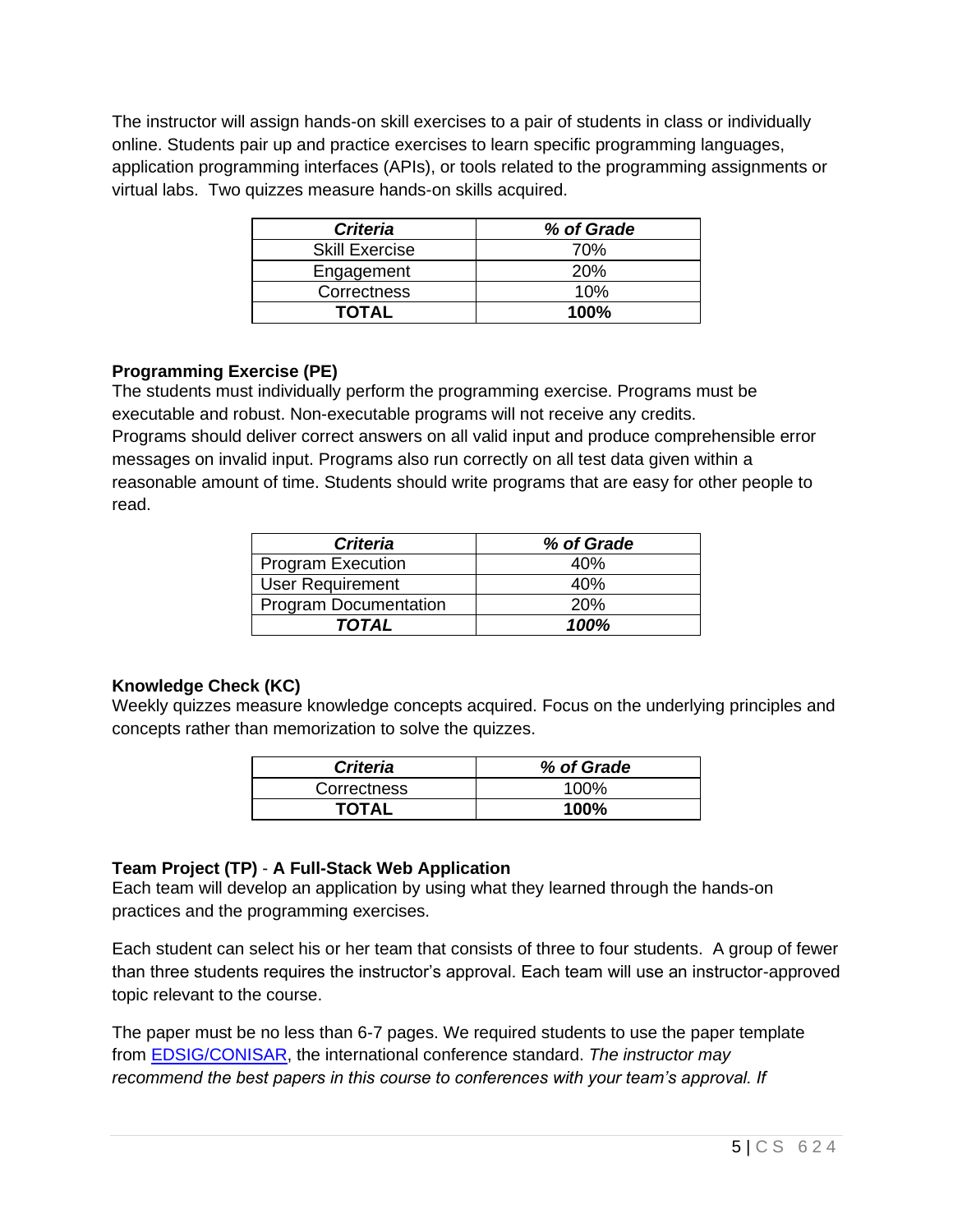*necessary, the instructor may require more revisions after the course is over. However, the paper submission is optional and has nothing to do with your course grade*.

The instructor will provide students three report templates and one presentation template. The file name consists of the team project number, team number, and the team members' list. For example, "*TP01 T03 Sam John Mark*."

- TP01 for the proposal "*TP01 T0X Author1 Author2 Author3.docx*"
- TP02 for the progress report "*TP02 T0X Author1 Author2 Author3.docx*"
- TP03 for the final report "*TP03 T0X Author1 Author2 Author3.docx*"
- TP04 for the final presentation slide "*TP04 T0X Author1 Author2 Author3.pptx*"

As in any scholarly writing, students should not merely copy information from another author. Students should use evidence to support the contentions they have drawn from their findings and critically analyze related literature. In essence, each paper needs to be an analytical paper, not a summary of readings.

In addition, a team presentation slide is required.

- The presentation consists of 15+4 slides: 15 slides for content and 4 slides for cover, agenda, key reference, and Q&A.
- The PPT template is provided. Your team can change design and color for your team's purpose.
- If necessary, a presentation video (15 minutes) may be requested.
- If necessary, a demo video (a maximum of 1-2 minutes) may be requested. Nevertheless, the demo time should be included in the total presentation time (15 minutes).

Four submissions are required according to the following schedule:

- Proposal (1 page; 30 points) Starting (Module 1) & Ending (Module 3)
- Progress Report (3-4 pages; 70 points; graded after the proposal has been submitted) Starting (Module 4) & Ending (Module 7)
- Final Report (6-7 pages; 70 points; graded after the progress has been submitted) Starting (Module 8) & Ending (Module 10)
- Final PPT (15+4slides, 30 points; graded after the final report has been submitted) Starting (Module 8) & Ending (Module 10)

Students are expected to use the assigned readings, videos, and other materials throughout the quarter. Students will need to utilize additional sources that were not assigned by the professor. While stylized after an industry report, nonetheless, students are expected to employ APA formatting of citations, footnotes, and bibliography. Students must cite the sources of all ideas, facts, and information used that are not their own, even if they have put the information into their own words. Failure to do so is plagiarism, although the oversight is unintentional. To avoid plagiarism, check [https://library.cityu.edu/howto/apa-writing/avoid-plagiarism/.](https://library.cityu.edu/howto/apa-writing/avoid-plagiarism/)

### **TP Report**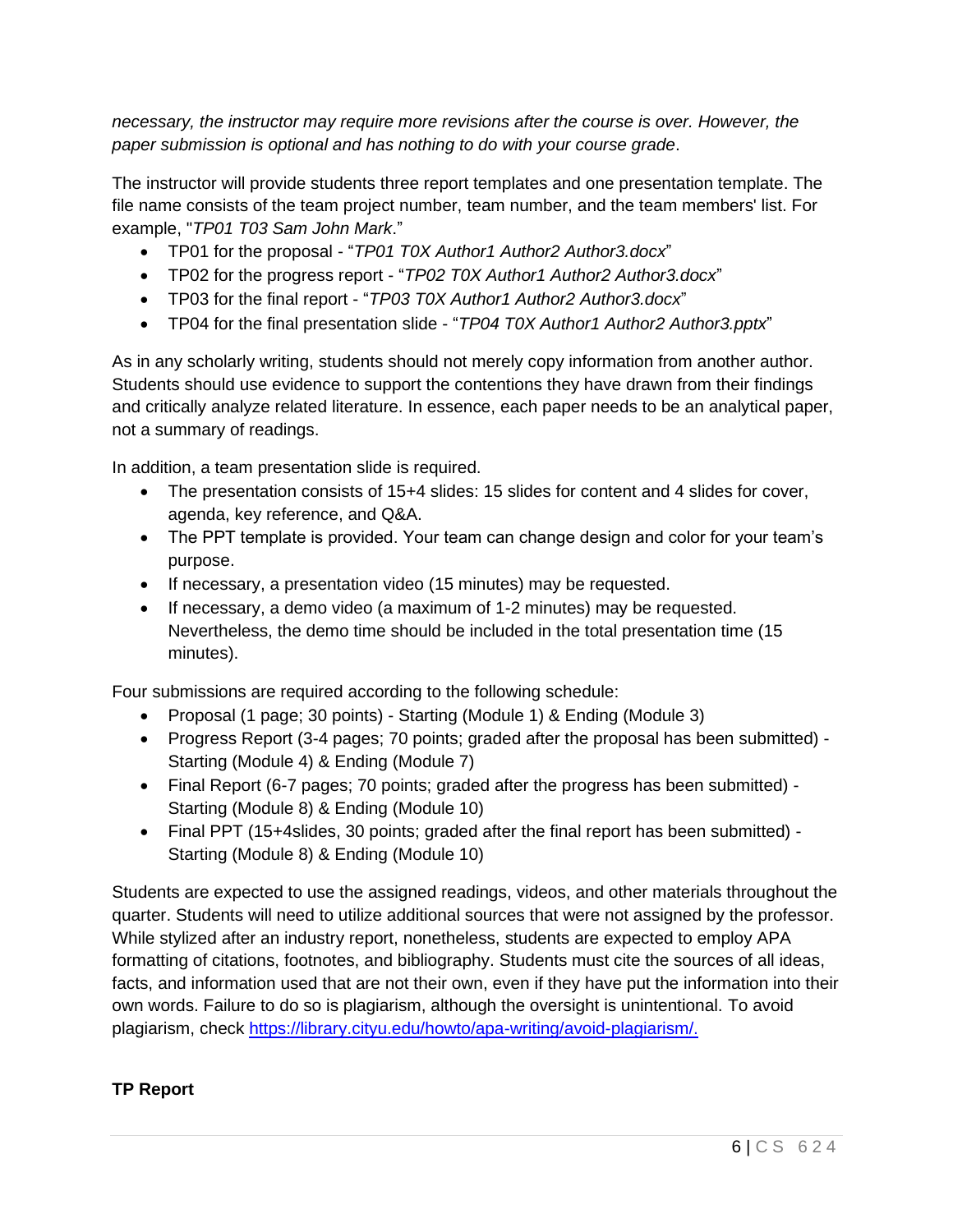The student will provide a report formatted based on a template provided by the instructor. Students are required to improve the writing iteratively and incrementally every week. The revision will always happen during a quarter. Students will add new required sections to the existing paper every week.

The final report is the culmination of applied research and activities conducted throughout the quarter. The final report/paper provides a detailed problem and its solution likely to be encountered by a company or organization described in a case study supplied by the student.

#### **Rubric for TP01 and TP02**

| % of Grade |
|------------|
| <b>20%</b> |
| 30%        |
| 30%        |
| 10%        |
| 10%        |
| 100%       |
|            |

#### **Rubric for TP03**

|   | <b>Criteria</b>                                         | <b>Outcome</b>                                      | % of Grade |  |  |
|---|---------------------------------------------------------|-----------------------------------------------------|------------|--|--|
|   | Full-Stack Development I Principles and Practices (20%) |                                                     |            |  |  |
| 1 | <b>Full-Stack</b>                                       | Apply concepts, integration, and management of      | 20%        |  |  |
|   | Development I                                           | key components of full-stack development with       |            |  |  |
|   |                                                         | emphasis on frontend.                               |            |  |  |
|   |                                                         | Critical Thinking (60%)                             |            |  |  |
| 2 | <b>Issue</b>                                            | Issue is stated and described thoroughly so that it | 20%        |  |  |
|   |                                                         | is understood fully.                                |            |  |  |
| 3 | Evidence                                                | Information is taken from source(s) appropriate to  | 10%        |  |  |
|   |                                                         | the scope with enough interpretation and            |            |  |  |
|   |                                                         | evaluation to develop a comprehensive analysis      |            |  |  |
|   |                                                         | or synthesis, and expert opinions are thoroughly    |            |  |  |
|   |                                                         | scrutinized.                                        |            |  |  |
| 4 | Context and                                             | Thoroughly analyzes assumptions and biases,         | 20%        |  |  |
|   | Awareness                                               | carefully evaluating contextual relevance when      |            |  |  |
|   |                                                         | presenting a position.                              |            |  |  |
| 5 | Conclusions                                             | Conclusions are logical and reflect an informed     | 10%        |  |  |
|   |                                                         | evaluation of evidence and perspectives in priority |            |  |  |
|   |                                                         | order.                                              |            |  |  |
|   | Collaboration (20%)                                     |                                                     |            |  |  |
| 6 | Teamwork                                                | Works effectively on diverse, global and/or         | 10%        |  |  |
|   |                                                         | distributed teams.                                  |            |  |  |
| 7 | Knowledge of Cultural                                   | Demonstrates sophisticated understanding of the     | 5%         |  |  |
|   | Frameworks                                              | complexity of elements important to members of      |            |  |  |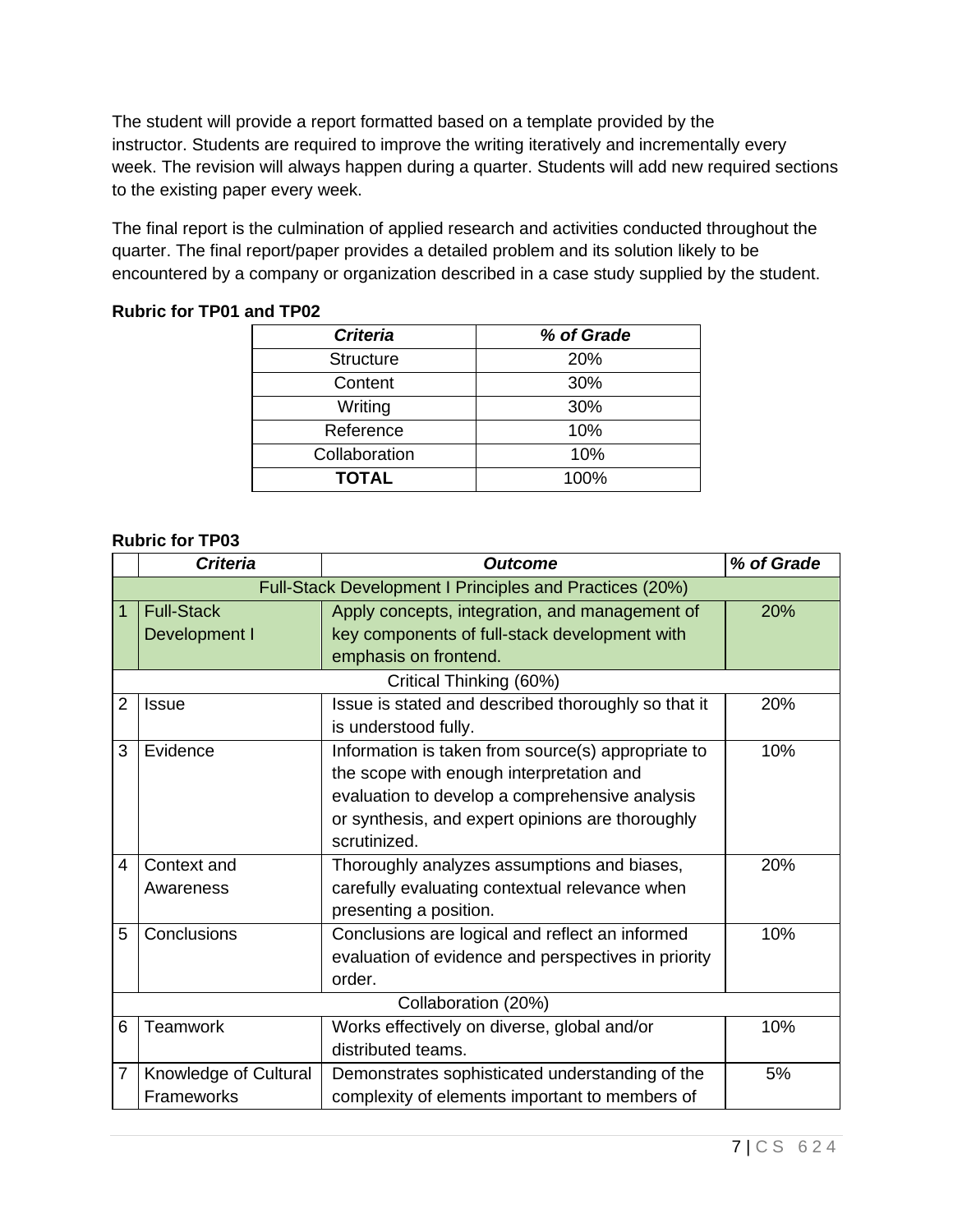|   |                                                   | another culture in relation to its history, values,<br>politics, communication styles, economy, or<br>beliefs and practices.                                                                                                      |      |
|---|---------------------------------------------------|-----------------------------------------------------------------------------------------------------------------------------------------------------------------------------------------------------------------------------------|------|
| 8 | <b>Openness to Cultural</b><br><b>Differences</b> | Demonstrates sophisticated understanding of the<br>complexity of elements important to members of<br>another culture in relation to its history, values,<br>politics, communication styles, economy, or<br>beliefs and practices. | 5%   |
|   | <b>TOTAL</b>                                      |                                                                                                                                                                                                                                   | 100% |

### **TP Presentation**

The student will report the research outcomes, development, or other project efforts to an academically appropriate committee in a public forum. The nature of the presentation content will determine the specific makeup of the audience. The student will choose the format of the presentation in consultation with the advisor. The layout and design must be appropriate and adequate to represent the outcomes of the effort. While students must make some form of a visual presentation, the presentation of the results may include publishing in a refereed publication, publication in a trade or popular magazine or journal, broadcast in an appropriate medium, or, in exceptional cases, limited dissemination within a closed community.

Each presenter will have 15 minutes for presentation and 5 minutes for questions and answers. Each presenter must keep the total presentation time limit strictly.

| <b>Criteria</b>             | % of Grade |
|-----------------------------|------------|
| <b>Structure</b>            | <b>20%</b> |
| <b>Visual Presentation</b>  | 30%        |
| Verbal Quality & Engagement | 30%        |
| Collaboration               | <b>20%</b> |
| TOTAL                       | 100%       |

### **Course Policies**

Course policies on Late Assignments, Participation, and Professional Writing are found under Course Information in the online course menu. Students are responsible for reviewing and applying these policies while enrolled in this course.

# **University Policies**

You are responsible for understanding and adhering to all of City University of Seattle's academic policies. The most current versions of these policies can be found in the University Catalog that is linked from the CityU Web site.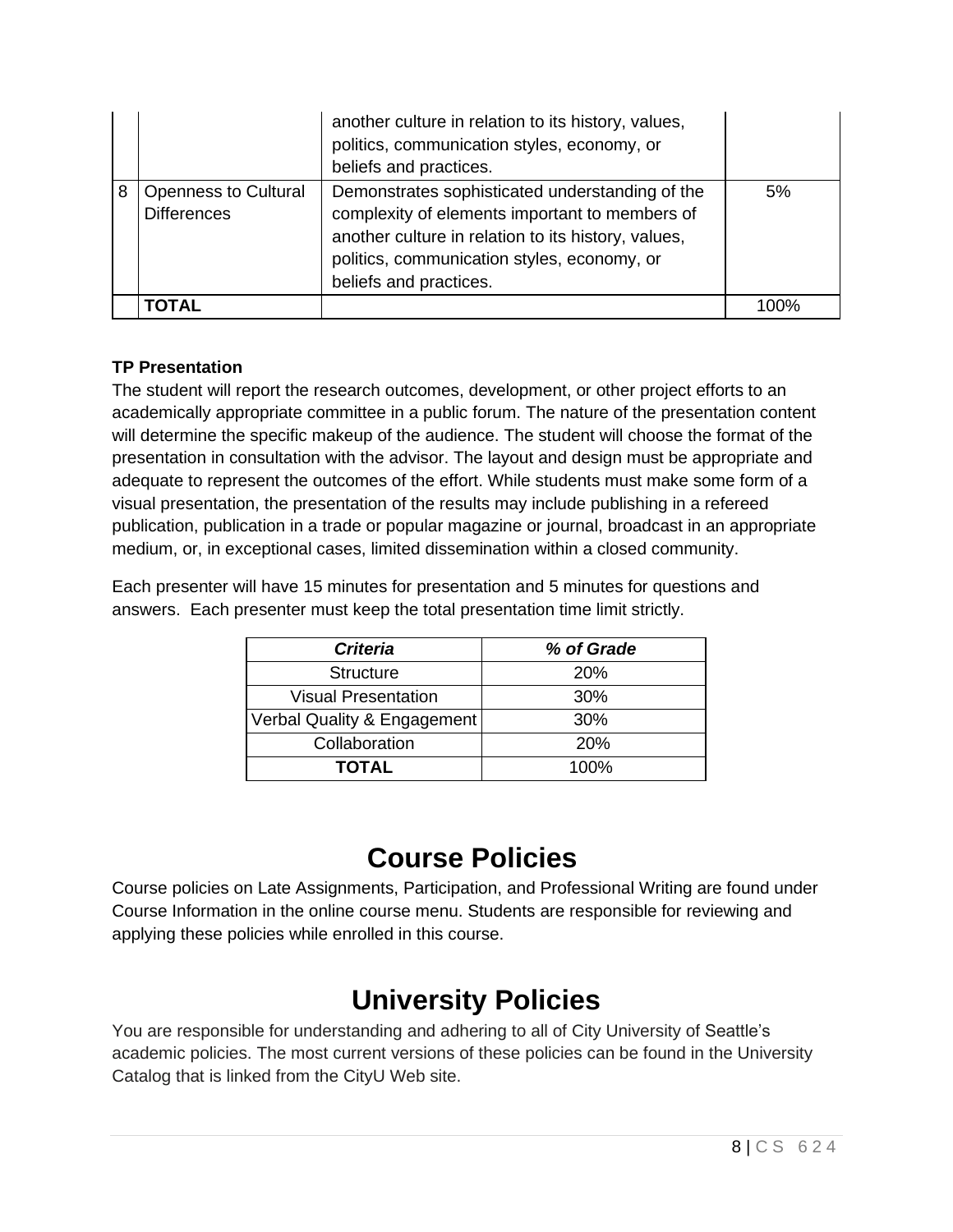#### **Antidiscrimination**

City University of Seattle and its staff and faculty are committed to supporting our students. We value equity, diversity, and inclusion as a way of life as well as the educational opportunities it provides. City U will not tolerate any form of discrimination based on race, color, ethnicity, sexual orientation, gender identification, socioeconomic status, or religious values. If you have experienced any discrimination based on any of the above, we encourage you to report this to the University. Please report this to your instructor. If you do not feel safe reporting this to your instructor, please report to Dr. Scott Carnz, Provost or to the Vice President of Student Affairs, Melissa Mecham.

#### **Non-Discrimination & Prohibition of Sexual Misconduct**

City University of Seattle adheres to all federal, state, and local civil rights laws prohibiting discrimination in employment and education. The University is committed to ensuring that the education environment is bounded by standards of mutual respect and safety and is free from discriminatory practices.

In the U.S., the University is required by Title IX of the Education Amendments of 1972 to ensure that all of its education programs and activities do not discriminate on the basis of sex/gender. Sex include sex, sex stereotypes, gender identity, gender expression, sexual orientation, and pregnancy or parenting status. Sexual harassment, sexual assault, dating and domestic violence, and stalking are forms of sex discrimination, which are prohibited under Title IX and by City University of Seattle policy. City University of Seattle also prohibits retaliation against any person opposing discrimination or participating in any discrimination investigation or complaint process internal or external to the institution. Questions regarding Title IX, including its application and/or concerns about noncompliance, should be directed to the Title IX Coordinator. For a complete copy of the policy or for more information, visit [https://my.cityu.edu/titleix](https://nam11.safelinks.protection.outlook.com/?url=https%3A%2F%2Fmy.cityu.edu%2Ftitleix&data=04%7C01%7Cchungsam%40cityu.edu%7Ce83102e3b3cd44013e6f08d90c4e2657%7Cb3fa96d9f5154662add763d854e39e63%7C1%7C0%7C637554352062965197%7CUnknown%7CTWFpbGZsb3d8eyJWIjoiMC4wLjAwMDAiLCJQIjoiV2luMzIiLCJBTiI6Ik1haWwiLCJXVCI6Mn0%3D%7C1000&sdata=BZUraLgYrW9P67gVxk2kDRNYpVceksvqmTIkcba6seg%3D&reserved=0) or contact the Title IX Coordinator.

In Canada, in compliance with the British Columbia Human Rights Code, the Alberta Human Rights Act, WorksafeBC, and the Workers' Compensation Board of Alberta, the University believes that its environment should at all times be supportive and respectful of the dignity and self-esteem of individuals. Discrimination, harassment and bullying conduct, whether through person to person behaviour or via electronic communications such as email or social media is not acceptable and will not be tolerated. As an educational institution, it is our responsibility to cultivate an environment of excellence, equity, mutual respect and to recognize the value and potential of every individual. The University will take all necessary steps to meet or exceed the requirements of the law to prevent discrimination, harassment and bullying. The Respectful Workplace Policy for the prevention of discrimination, harassment and bullying policy and procedure can be found at [https://www.cityu.edu/discover-cityu/about-cityu/](https://nam11.safelinks.protection.outlook.com/?url=https%3A%2F%2Fwww.cityu.edu%2Fdiscover-cityu%2Fabout-cityu%2F&data=04%7C01%7Cchungsam%40cityu.edu%7Ce83102e3b3cd44013e6f08d90c4e2657%7Cb3fa96d9f5154662add763d854e39e63%7C1%7C0%7C637554352062975188%7CUnknown%7CTWFpbGZsb3d8eyJWIjoiMC4wLjAwMDAiLCJQIjoiV2luMzIiLCJBTiI6Ik1haWwiLCJXVCI6Mn0%3D%7C1000&sdata=UdNUwGjXEPP3Xn8s8Gqr75JB4QZEr9tSD2WTHAfUTqE%3D&reserved=0) under the Policies section or at [https://www.cityuniversity.ca/about/](https://nam11.safelinks.protection.outlook.com/?url=https%3A%2F%2Fwww.cityuniversity.ca%2Fabout%2F&data=04%7C01%7Cchungsam%40cityu.edu%7Ce83102e3b3cd44013e6f08d90c4e2657%7Cb3fa96d9f5154662add763d854e39e63%7C1%7C0%7C637554352062975188%7CUnknown%7CTWFpbGZsb3d8eyJWIjoiMC4wLjAwMDAiLCJQIjoiV2luMzIiLCJBTiI6Ik1haWwiLCJXVCI6Mn0%3D%7C1000&sdata=5rEHqYmzK1MjEx1DKkfU6tsZrscg1nGHsTV43tadV8A%3D&reserved=0) .

#### **Religious Accommodations**

City University of Seattle has a policy for accommodation of student absences or significant hardship due to reasons of faith or conscience, or for organized religious activities. The University's policy, including more information about how to request an accommodation, is available in the University Catalog and on the my.cityu.edu student portal. Accommodations